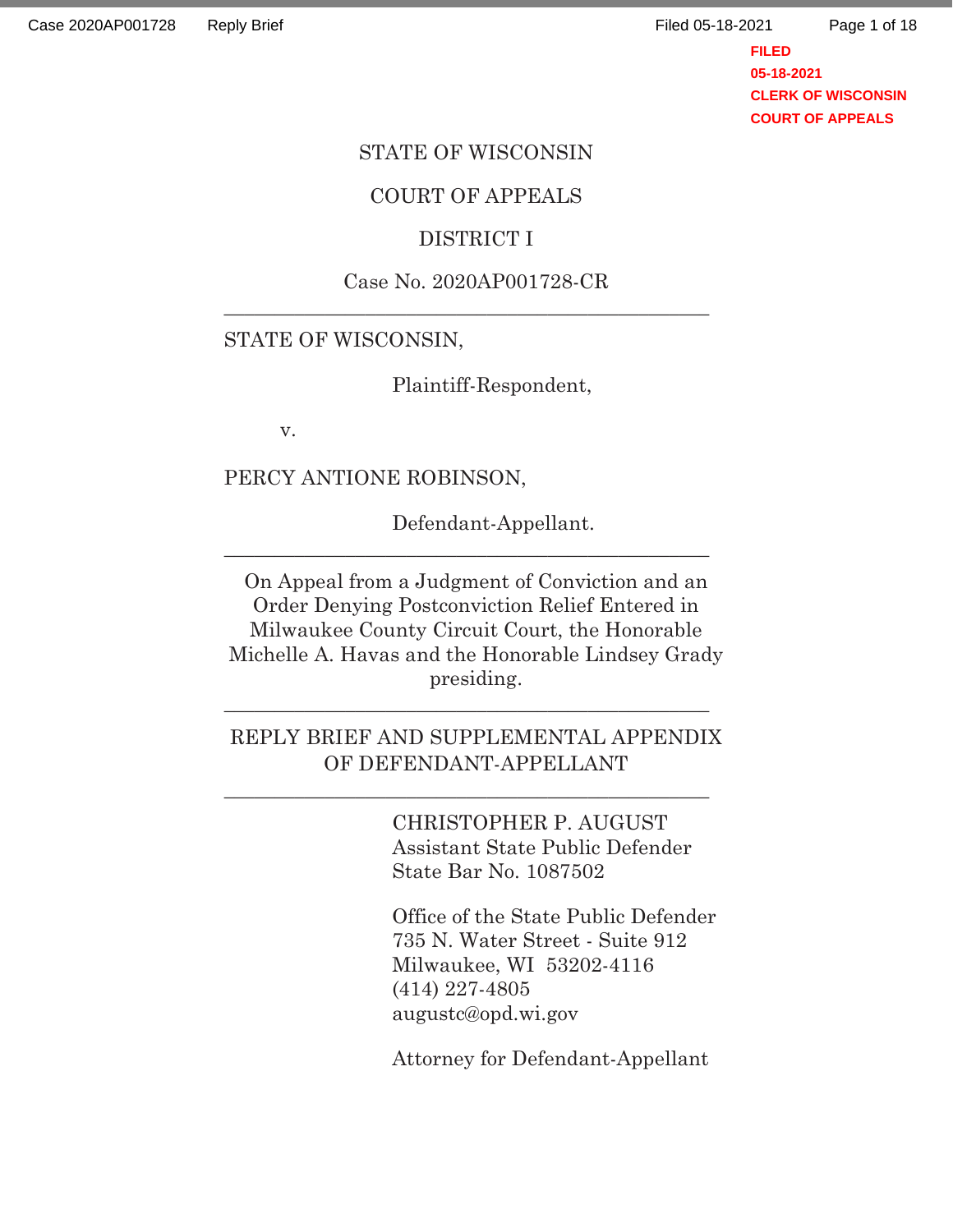# **TABLE OF CONTENTS**

|      |                                                                                                                                 | Page |
|------|---------------------------------------------------------------------------------------------------------------------------------|------|
|      |                                                                                                                                 |      |
| Ι.   | Counsel was deficient for failing to inform<br>the jury that two witnesses to the crime<br>did not identify Mr. Robinson as the |      |
| П.   | Counsel was deficient for not presenting<br>evidence that persons other than Mr.<br>Robinson were identified as the robber 2    |      |
| III. | Counsel was deficient for not presenting<br>expert testimony to challenge the                                                   |      |
| IV.  | Counsel was deficient for not challenging<br>the identification derived from a violation                                        |      |
| V.   | Trial counsel's deficient performance                                                                                           |      |
| VI.  |                                                                                                                                 |      |
| VII. | Mr. Robinson is withdrawing his claim<br>that the statute is unconstitutional 12                                                |      |
|      | CONCLUSION.                                                                                                                     | 13   |
|      | CERTIFICATION AS TO FORM/LENGTH 14                                                                                              |      |
|      | CERTIFICATE OF COMPLIANCE WITH                                                                                                  |      |
|      | CERTIFICATE OF COMPLIANCE WITH                                                                                                  |      |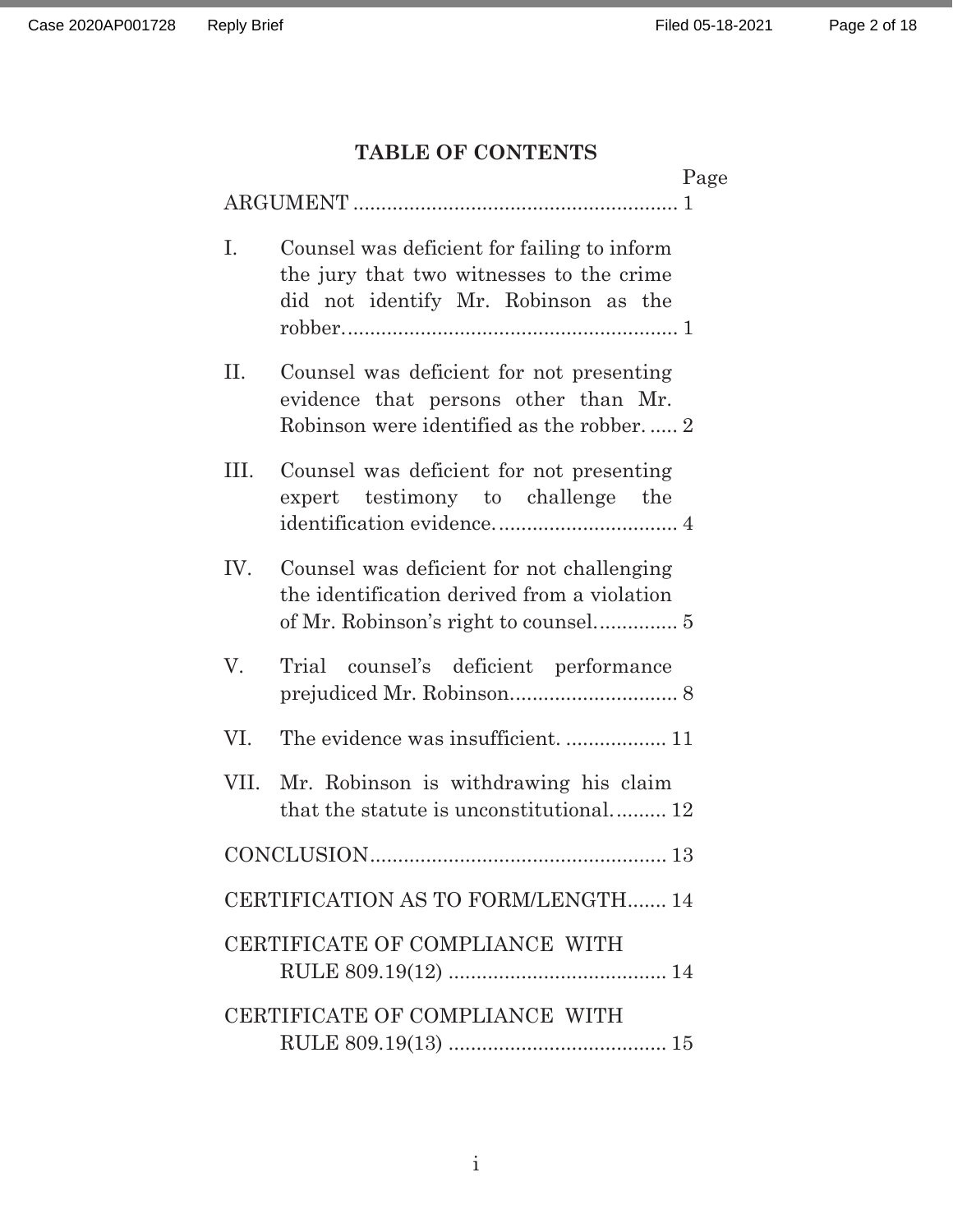| CERTIFICATION AS TO SUPPLEMENTAL                                          |
|---------------------------------------------------------------------------|
| SUPPLEMENTAL APPENDIX  100                                                |
| <b>CASES CITED</b><br>County of Riverside v. McLaughlin,                  |
| Jones v. State,<br>59 Wis. 2d 184, 207 N.W.2d 890 (1973) 6, 7             |
| Kirby v. Illinois,                                                        |
| Rohl v. State,<br>65 Wis. 2d 683, 223 N.W.2d 567 (1974) 9                 |
| Rothgery v. Gillespie Cty., Tex.,                                         |
| State v. Denny,<br>120 Wis. 2d 614, 357 N.W.2d 12                         |
| State v. Garcia,<br>Appeal No. 2016AP1276-CR,<br>unpublished slip op.,    |
| State v. Hauk,<br>2002 WI App 226,<br>257 Wis. 2d 579, 652 N.W.2d 393  11 |
| State v. Maloney,<br>2005 WI 74,<br>281 Wis. 2d 595, 698 N.W.2d 583  4    |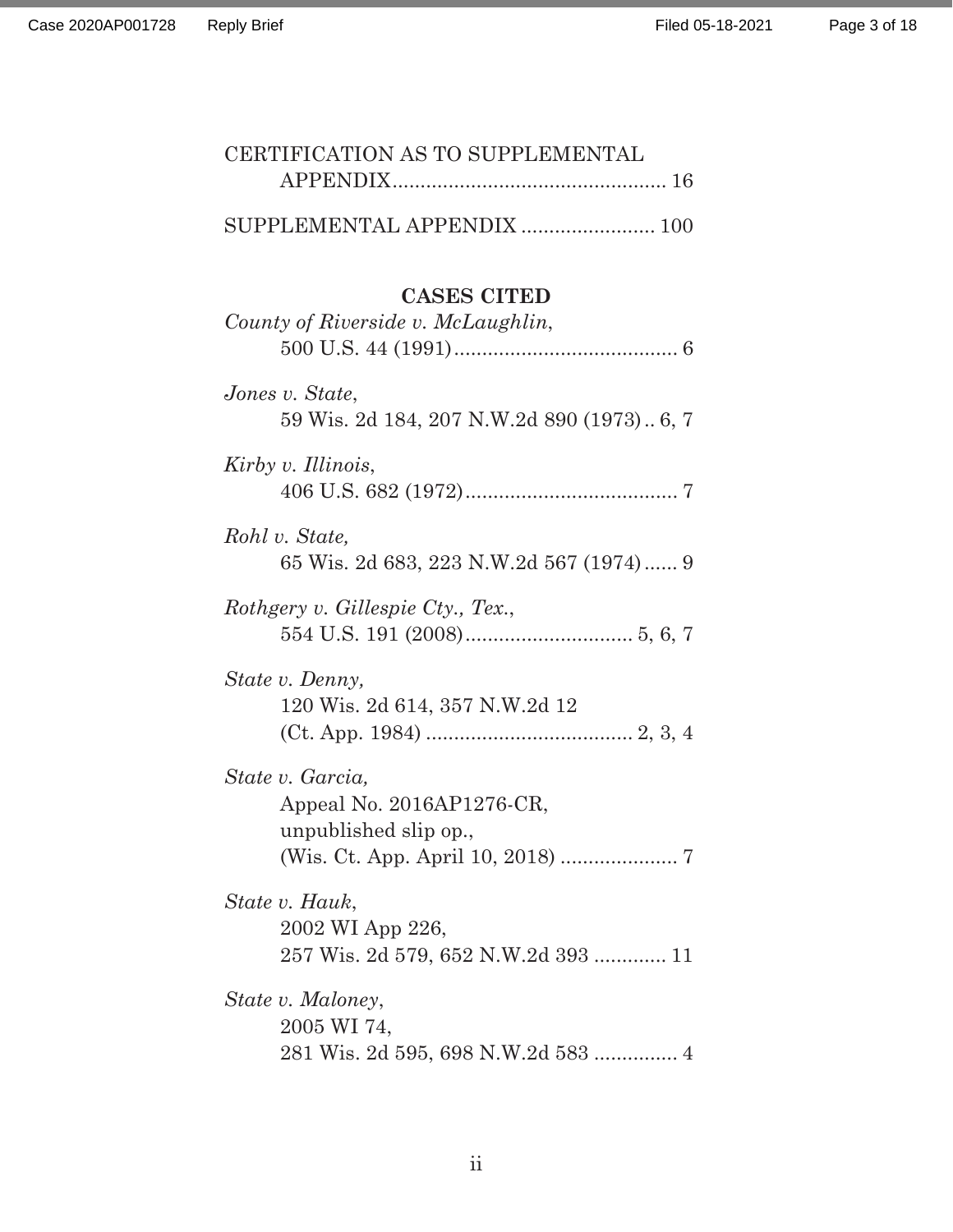*State v. Scheidell*,

227 Wis. 2d 285, 595 N.W.2d 661 (1999) .... 3

## **CONSTITUTIONAL PROVISIONS AND STATUTES CITED**

| United States Constitution |  |
|----------------------------|--|
|                            |  |
| Wisconsin Constitution     |  |
| Wisconsin Statutes         |  |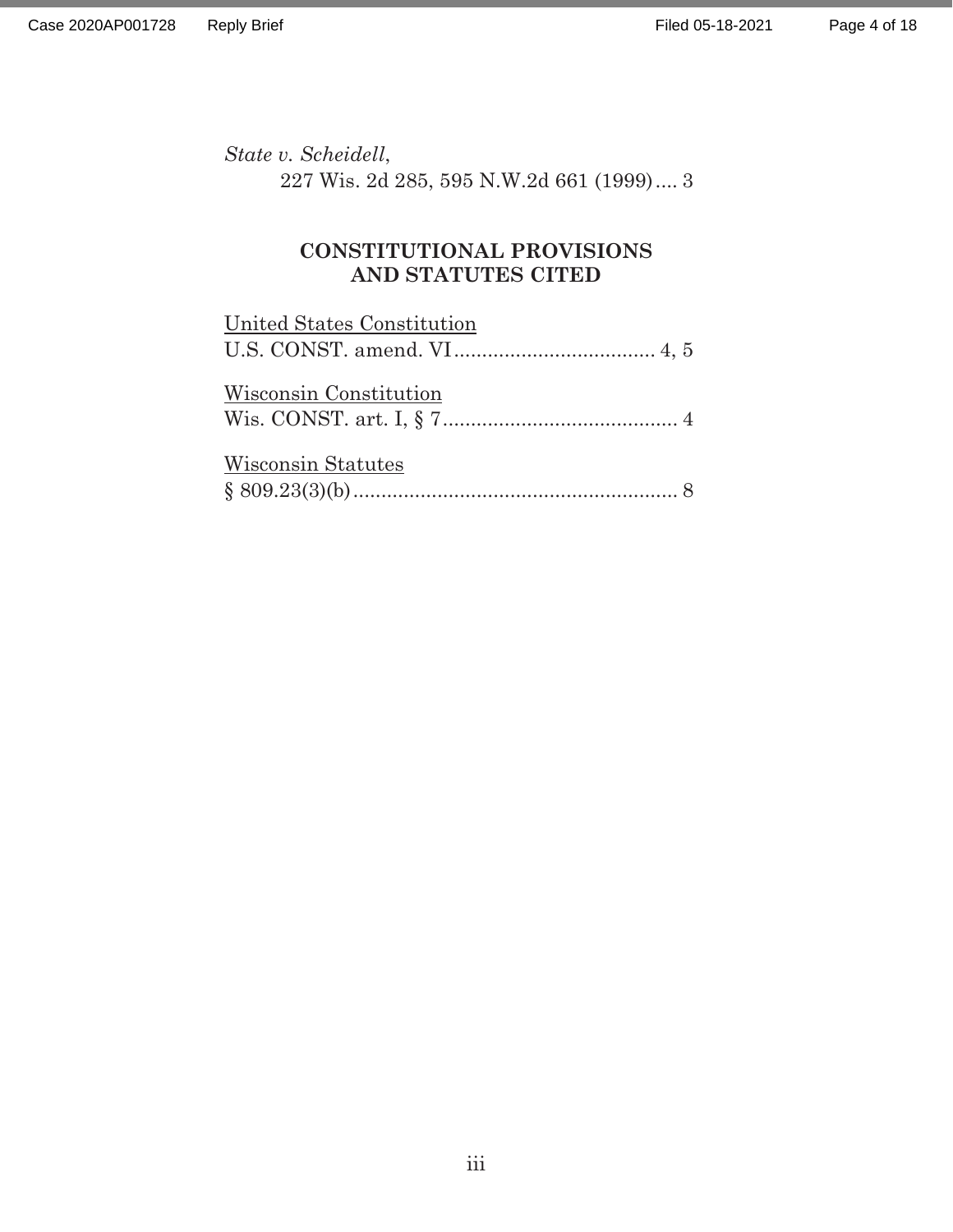### **ARGUMENT**

## **I. Counsel was deficient for failing to inform the jury that two witnesses to the crime did not identify Mr. Robinson as the robber.**

The State alleges it was not unreasonable to refrain from presenting evidence with what it believes to be "limited value;" the witness' lack of an identification is "not evidence" that Mr. Robinson was not the robber. (State's Br. at 24). The State also alleges the evidence was weak because neither "Wright [nor] Taylor had the same opportunity to observe Robinson's facial features up close for any extended period of time." (State's Br. at 24-25).

However, evidence that two witnesses did not identify Mr. Robinson as the suspected criminal is categorically relevant, and highly probative, evidence which supports his claim of innocence; at the very least, a reasonable jury could rely on that evidence to find a "reasonable doubt" existed.

The State is also mistaken that the evidence was so unreliable that trial counsel had no obligation to present it. Ms. Wright was a trained security guard specially tasked with closely scrutinizing people entering the bank. (62:8). She also had a conversation with the suspected robber prior to the robbery.  $(62.8)$ . She had a specific recall of the suspect's complexion, asserting that Mr. Robinson's skin tone was "too light." (62:12). Ms. Wright's account has sufficient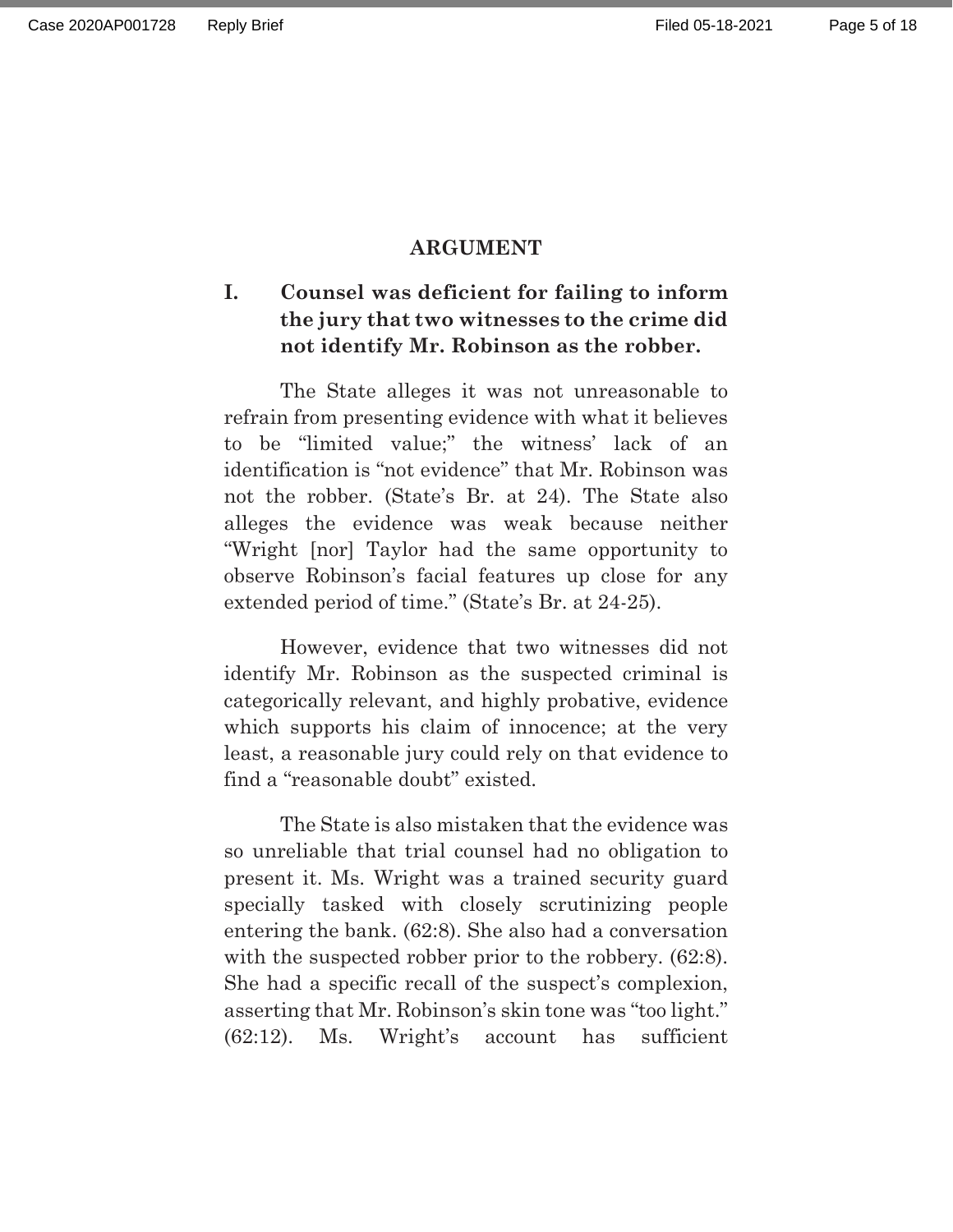information in it which, if credited by the factfinder, could have resulted in an acquittal.

As to Ms. Taylor, she told the police that she closely watched the robber as he made his way toward the teller window. (62:9). She was a highly experienced bank employee with a sufficient opportunity to view the suspect. Yet, she did not identify Mr. Robinson as that person. Her lack of an identification is a relevant piece of evidence that a reasonable juror could have used to establish a reasonable doubt.

The State is essentially asking this Court to weigh the omitted testimony and to privilege one witness, S.D., over two others. However, that is quintessentially a jury function. Because the jury could have credited Ms. Wright and Ms. Taylor's testimony over S.D.'s—or merely given S.D.'s testimony less weight considering the omitted testimony—counsel performed deficiently.

## **II. Counsel was deficient for not presenting evidence that persons other than Mr. Robinson were identified as the robber.**

 The State claims that *State v. Denny,* 120 Wis. 2d 614, 357 N.W.2d 12 (Ct. App. 1984) does not permit the introduction of this evidence. (State's Br. at 25). Mr. Robinson's brief offered three arguments as to why *Denny* should not excuse trial counsel's failure.

First, *Denny* does not apply when the evidence is offered to prove a proposition other than third-party guilt—for example, to prove that the identification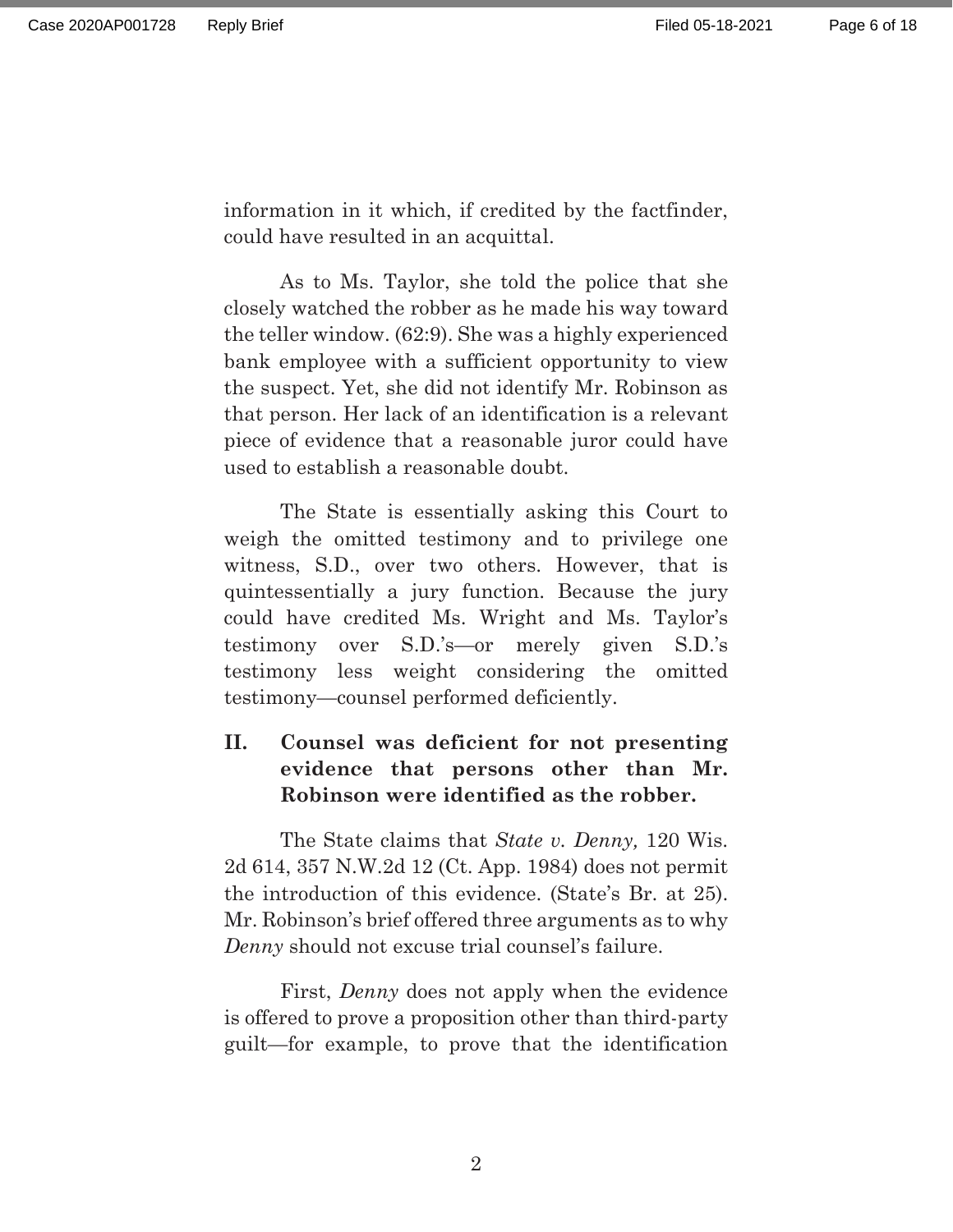evidence is unreliable or to support a claim of mistaken identification. As analogical support, Mr. Robinson cited *State v. Scheidell*, 227 Wis. 2d 285, 296, 595 N.W.2d 661 (1999) for the proposition that the *Denny* rule is not ironclad and does not govern every conceivable scenario in which evidence of another suspect is introduced at trial.

The State misreads Mr. Robinson's brief, arguing that *Scheidell* does not apply to this case. (State's Br. at 26). Mr. Robinson never argued that *Scheidell* governed the admission of this evidence, however. The State's lengthy argument is a non sequitur and completely irrelevant to Mr. Robinson's claim. It does not address the actual argument—that evidence of other suspects would be admissible to prove the unreliability of identification evidence presented at trial—thereby conceding that issue in Mr. Robinson's favor.

Second, if the evidence *was* offered to prove third-party guilt, then it satisfies *Denny*. As to the first prong, motive, robbing a bank is a profitable crime and therefore both men clearly had a motive to commit the crime. The State claims this is an overly "generic" interpretation of the motive prong and that "no case" has ever interpreted *Denny* "so loosely." (State's Br. at 27). Respectfully, what other motive evidence could be established for robbing a bank? Robbing a bank is not like committing a murder where some deeply personal motive must be uncovered; people rob banks because they want money.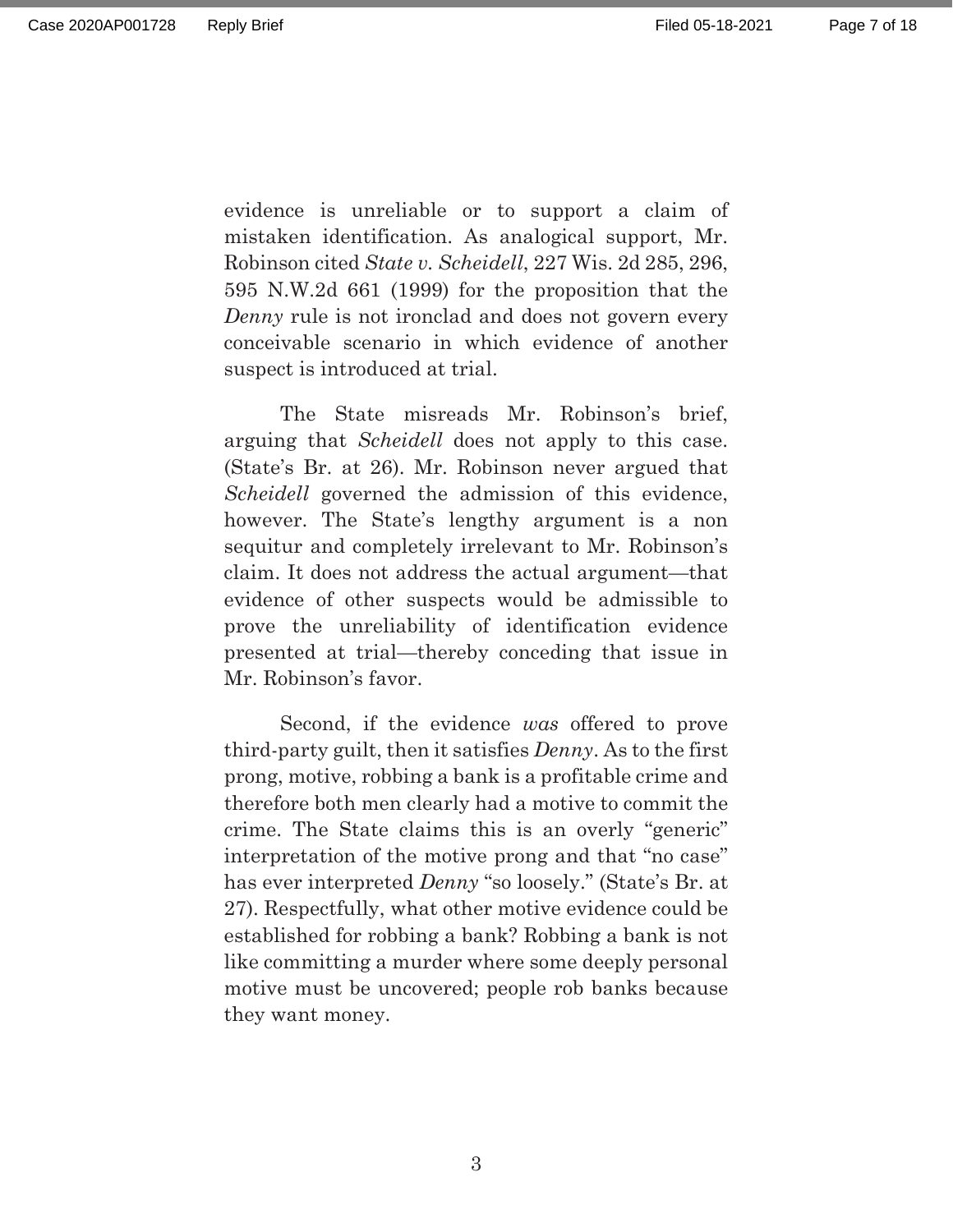Page 8 of 18

Next, the State claims there was no "direct evidence" because the citizen identifications pointing to other men—derived from their viewing of the surveillance footage—is categorically incapable of constituting direct evidence of criminality. (State's Br. at 27). This is a problematic and patently unfair reading of *Denny*. The State disseminated the video to obtain an identification of the robber; now that citizens have viewed that video and picked out someone other than Mr. Robinson, their identification is somehow irrelevant. The argument is an *ipse dixit* request for affirmance and should be rejected.

Finally, the State asserts that trial counsel could not have been ineffective for not challenging *Denny's* constitutionality. (State's Br. at 28). The Sixth Amendment and its Wisconsin counterpart require, however, that counsel render "reasonably competent" assistance; acquiescence to case law which is in tension with preexisting constitutional guarantees is categorically unreasonable. The right to present a defense, as guaranteed in the state and federal constitutions, is not only clear enough for counsel to identify a violation, *State v. Maloney*, 2005 WI 74, ¶ 29, 281 Wis. 2d 595, 698 N.W.2d 583, but it also clearly "trumps" any judge-made law constraining it.

## **III. Counsel was deficient for not presenting expert testimony to challenge the identification evidence.**

 The State argues that no published Wisconsin case has directly addressed this alleged deficiency.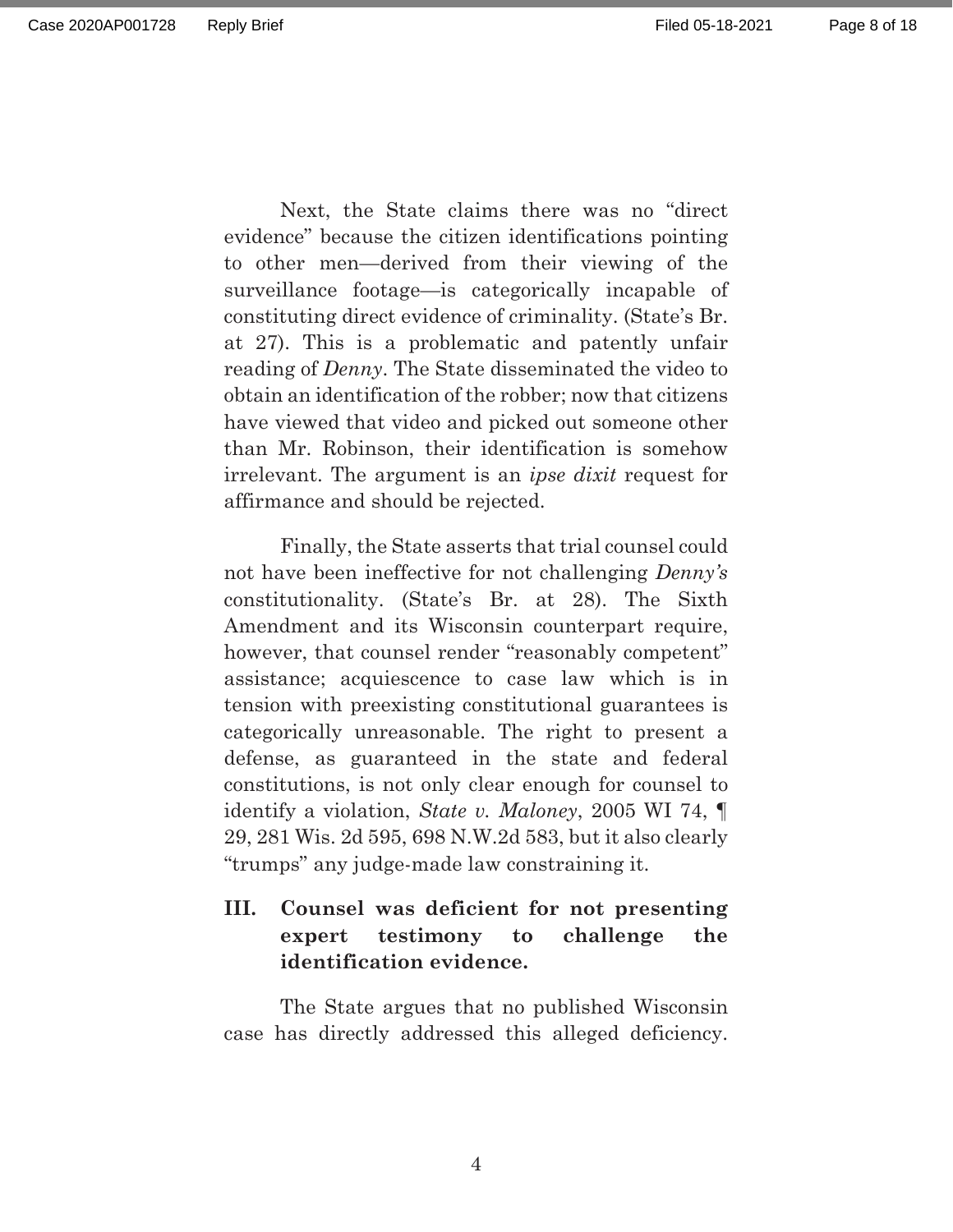(State's Br. at 29). The State's reading of the deficient performance prong is unduly cramped. Because the deficient performance prong is fact-intensive, and counsel is responsible for making hundreds of decisions over the course of a trial, it is unreasonable to insist that a defendant *must* have a case directly onpoint explaining why a particular strategic decision is unreasonable. Instead, this Court must apply the constitutionally-required deficient performance inquiry and determine whether, under the facts of this case, counsel's strategic decision was reasonable or not.

 The State does not make much of a reasonableness argument, instead pointing out that the reliability of expert testimony could be explored on cross-examination. (State's Br. at 29). This ignores the arguments set forth in Mr. Robinson's brief, which explained the unique power of eyewitness evidence and the need for an expert to help the lay jury evaluate and uncover sources of unreliability.

## **IV. Counsel was deficient for not challenging the identification derived from a violation of Mr. Robinson's right to counsel.**

Long-standing precedent from the United States Supreme Court establishes that the procedure utilized in this case violated Mr. Robinson's Sixth Amendment right to counsel. These precedents are not new; the most recent case—*Rothgery v. Gillespie Cty., Tex*., 554 U.S. 191, 211 (2008)—has been the law of the land for over a decade.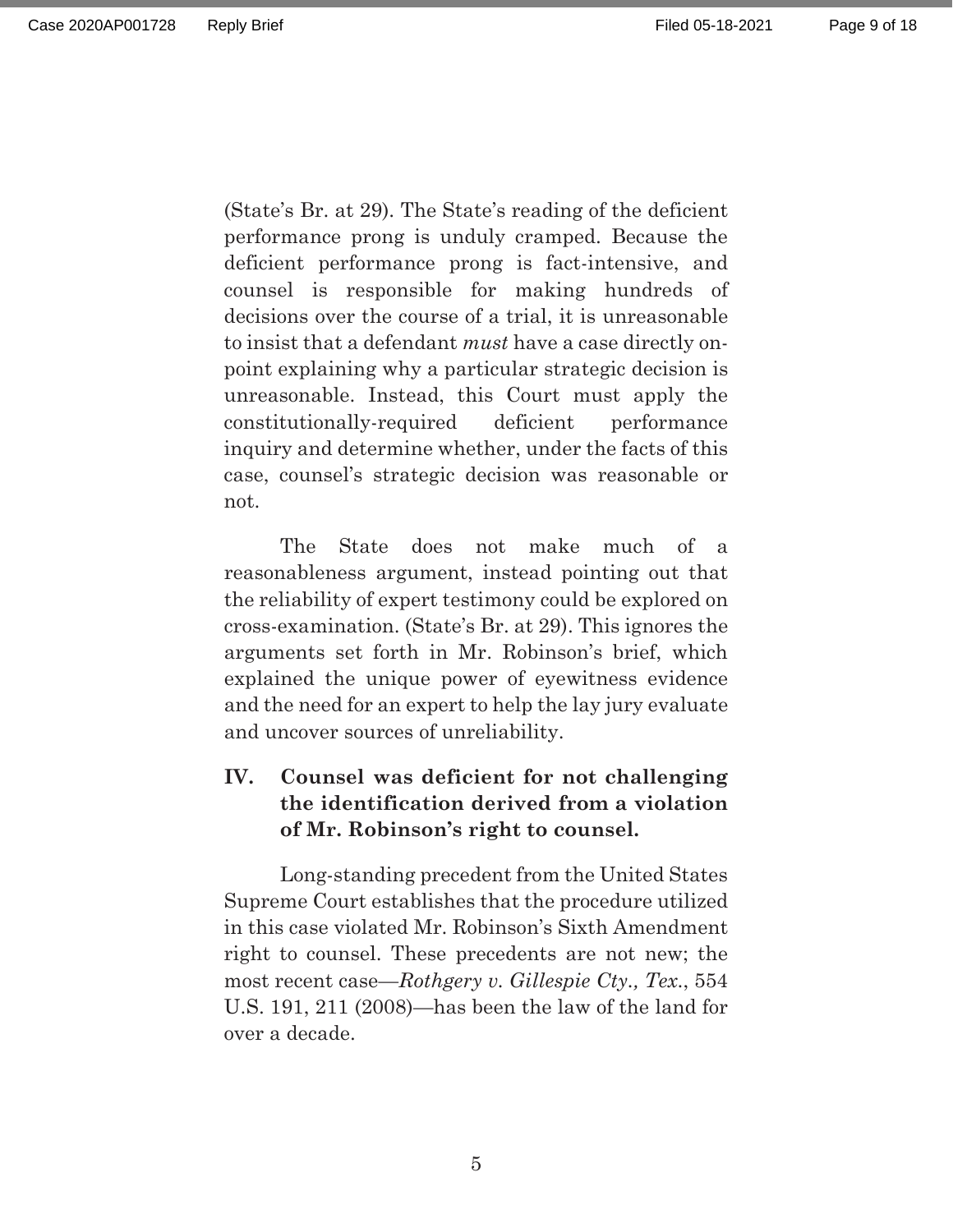Page 10 of 18

The State, however, disagrees that the procedure was unlawful. The thrust of the State's argument is that Milwaukee County's probable cause procedure did not initiate criminal proceedings against Mr. Robinson. (State's Br. at 31). The State does not directly address the binding U.S. Supreme Court cases directly controlling nor does it acknowledge the federal district court opinions which have applied those precedents to this exact procedure.

Instead, it relies on *Jones v. State*, 59 Wis. 2d 184, 207 N.W.2d 890 (1973), a case which obviously predates both *County of Riverside v. McLaughlin*, 500 U.S. 44 (1991) as well as *Rothgery*. *Jones* merely states the rule—since refined in *Riverside* and *Rothgery* that the appointment of counsel is not required until the defendant is facing a formal accusation. *Jones* is simply not on-point; its dated language does not account for subsequent precedential developments and should not control.

The State also argues that a personal appearance was required to initiate criminal proceedings; because Milwaukee County utilizes a paper protocol, the State argues that this could not trigger the right to counsel. (State's Br. at 33). This is a mistaken reading of the law because the United States Supreme Court has never recognized this "requirement" as being dispositive to the inquiry as to whether criminal proceedings have initiated.

The State also appears to draw a distinction between probable cause procedures required by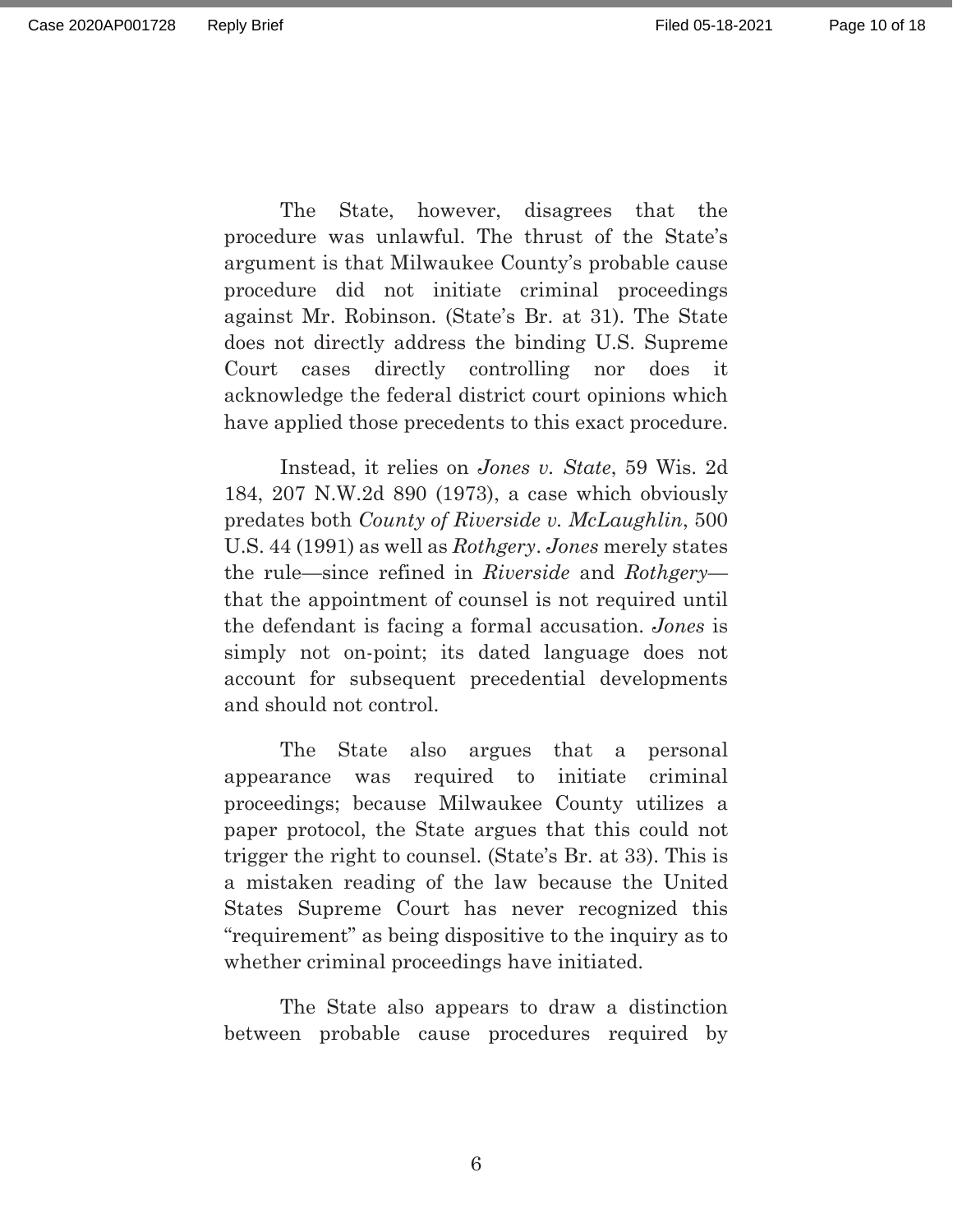*Riverside* and the type of procedure required to initiate criminal proceedings under *Kirby v. Illinois*, 406 U.S. 682 (1972). (State's Br. at 33). This is baffling argumentative strategy, because *Rothgery*—which concerned a probable cause procedure—demolishes the State's binary construction.

As set forth in the brief, the Milwaukee County procedure is nearly identical to the procedure found to initiate criminal proceedings in *Rothgery*; it does not matter that no complaint or information had yet been filed. Under *Rothgery*, the formalized probable cause proceeding required by *Riverside* does initiate criminal proceedings and, because the Wisconsin procedure is substantially identical to the practice analyzed in *Rothgery*, that case—and not the dated decision in *Jones*—controls.

The State then argues that trial counsel could not have been ineffective because "controlling" Wisconsin law was against him. (State's Br. at 32). This is nonsensical. To assert that a lawyer must be bound by the generic language (which does not independently rebut the claim) in *Jones* and therefore ignore 40 years of intervening precedent from our nation's highest court is categorically unreasonable; it distorts and does violence to the deficient performance inquiry.

The same can be said for the State's invocation of the unpublished decision in *State v. Garcia,* Appeal No. 2016AP1276-CR, unpublished slip op., (Wis. Ct. App. April 10, 2018). (State's Br. at 32-33). (Supp. App.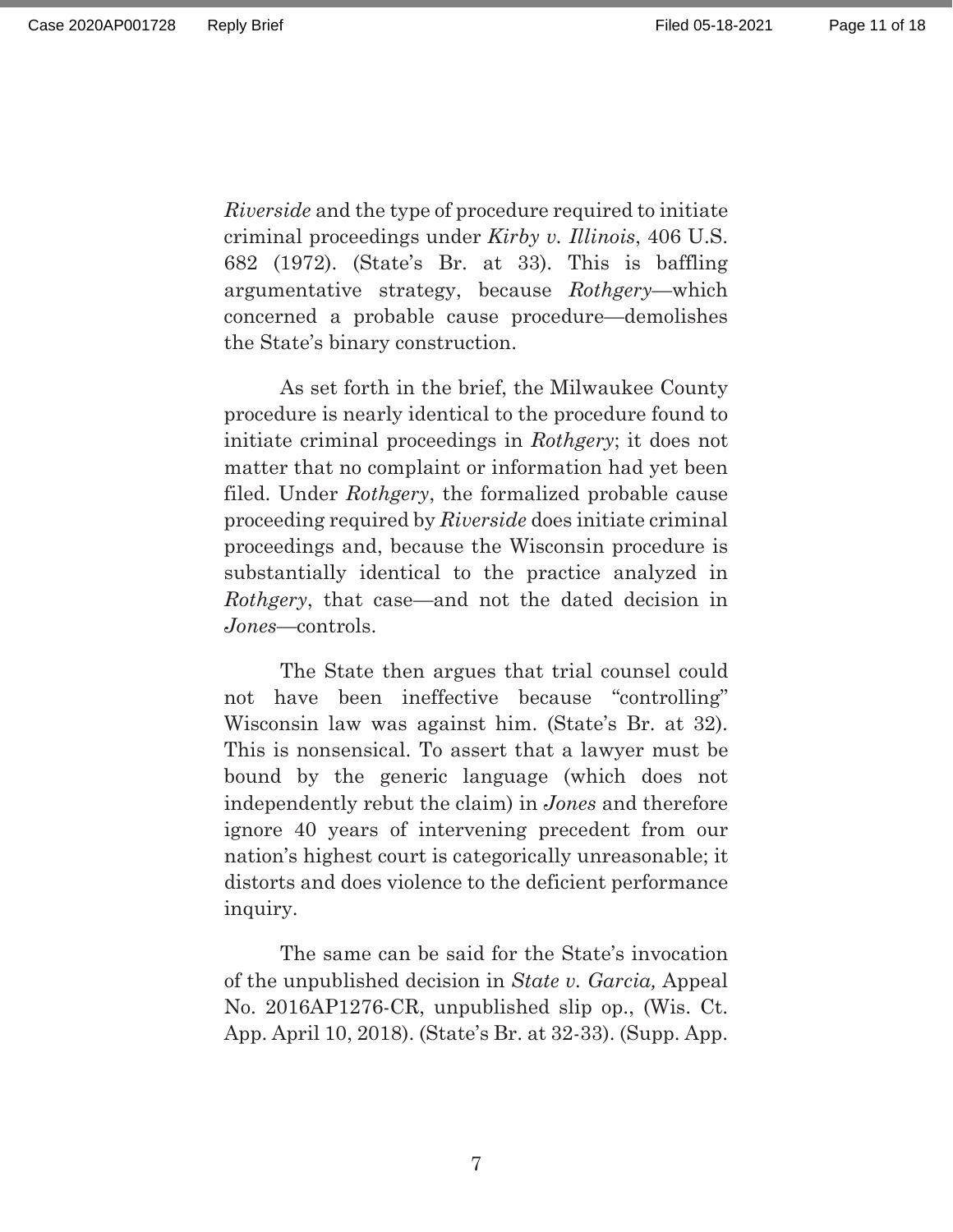134-15). That decision carries no precedential weight; trial counsel in this case had "no duty to research or cite it." Wis. Stat. § 809.23(3)(b). The State suggests, wrongly, that the issuance of this non-binding decision is sufficient to make the law so unsettled that counsel can be forgiven for not filing a motion to suppress. (State's Br. at 33). It would be highly unusual, however, for an unpublished decision of this Court to trump a published decision of the United States Supreme Court; reliance on the unpublished decision instead of those binding precedents is prima facie unreasonable.

The State is simply incorrect to assert that no case was sufficiently on-point to compel any action from reasonably competent counsel. (State's Br. at 33). As set forth in the brief-in-chief, there is ample United States Supreme Court precedent compelling the conclusion that Milwaukee County's procedure initiates criminal proceedings; there are also numerous federal court decisions which have directly evaluated the procedure and made that conclusion.

### **V. Trial counsel's deficient performance prejudiced Mr. Robinson.**

The State argues that constitutionally cognizable prejudice did not occur due to "strong and compelling evidence" of guilt. (State's Br. at 34). The State rests much of its argument on the identification of S.D. (State's Br. at 34). If trial counsel had performed competently, however, that identification would have been suppressed—meaning the jury would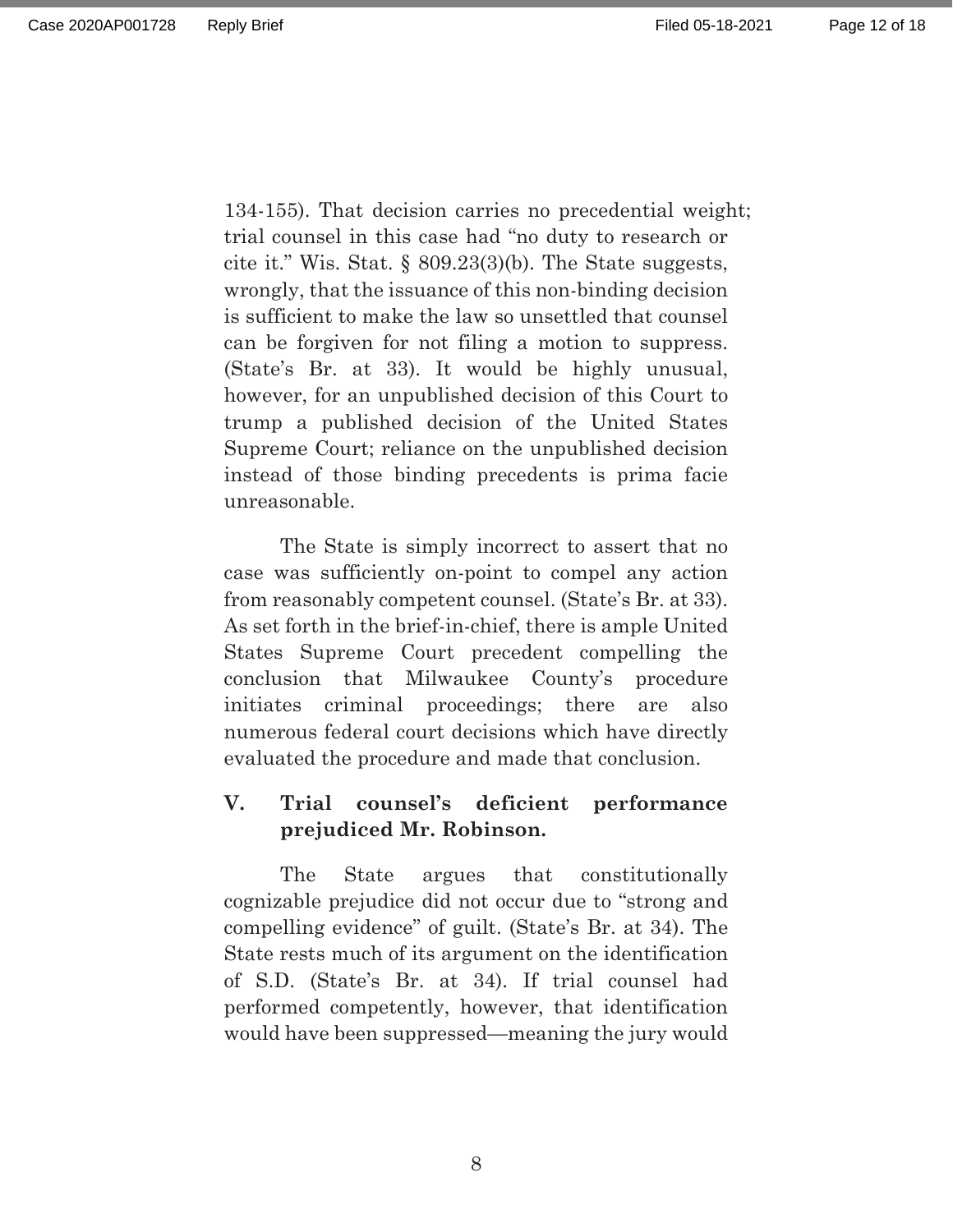not have been presented with evidence that the State argued was central to its case. And, while the State puts forth a conclusory argument that her in-court identification would have been independently admissible, that argument is undeveloped. It is also premature, as the circuit court has had no opportunity to conduct fact-finding on that issue.

 Even if S.D.'s identification *was* admitted at trial, the rigid focus on her identification conveniently ignores the two witnesses who also witnessed the robbery and who did not identify Mr. Robinson. Faced with conflicting testimony, the jury would have the task of assessing credibility and reliability. Because a juror could reasonably choose to privilege the account of either uncalled witness over S.D., the reliability of this jury verdict is in question. The State has not proven that the accounts of either Ms. Wright or Ms. Taylor were somehow incredible as a matter of law; the omission of that evidence necessarily creates a material inconsistency that can only be resolved by the trier of fact. *Rohl v. State,* 65 Wis. 2d 683, 695, 223 N.W.2d 567 (1974).

The same is true for the statements of the two witnesses who viewed the video and identified Mr. Robinson as the person therein. (State's Br. at 35). Once again, evidence that was not presented at trial the statements of witnesses who viewed the same video but picked out some other person, as well as the proposed input of an eyewitness expert—problematize any reliance on this evidence. When placed in proper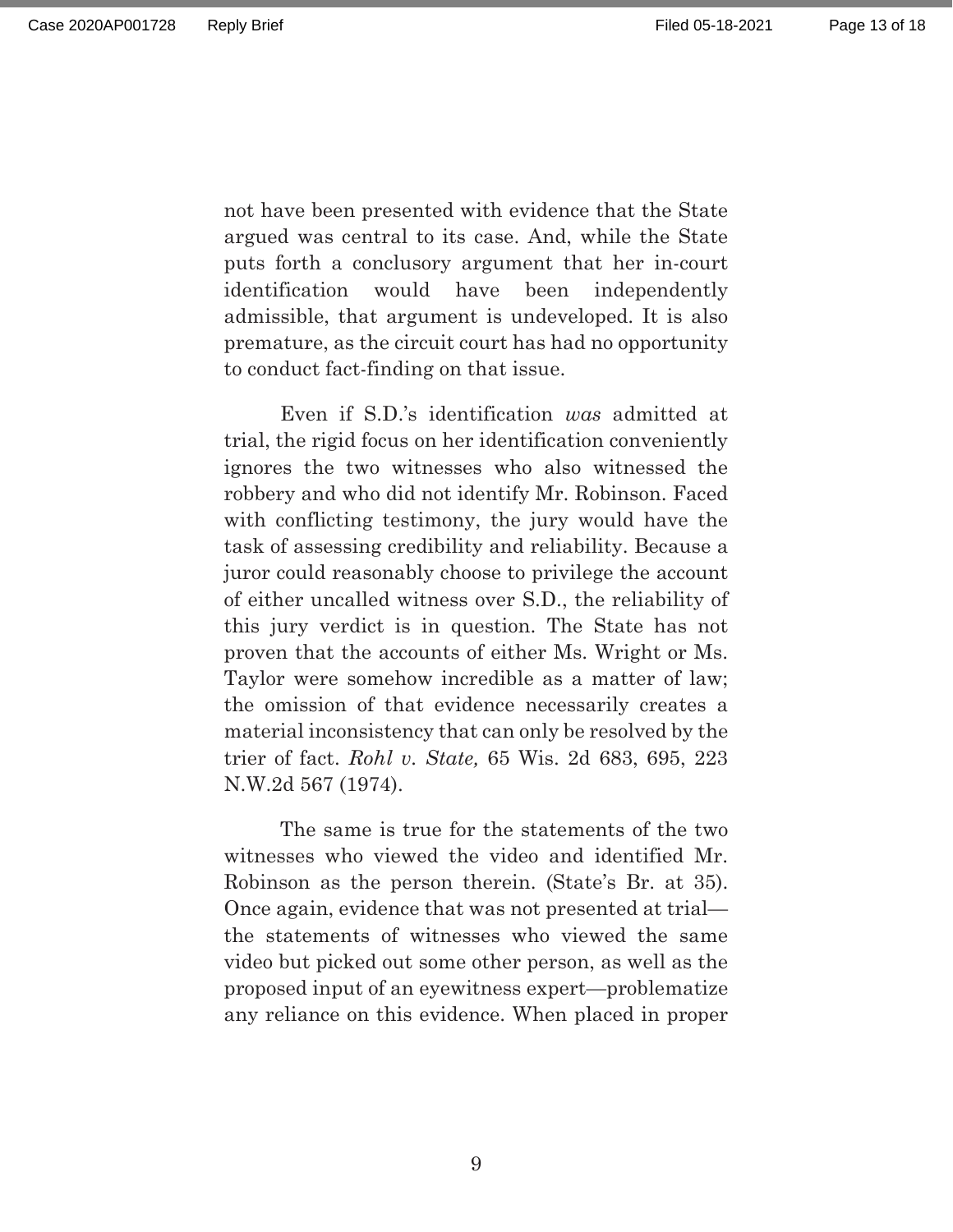context, the evidence is susceptible to a competing inference that Mr. Robinson was wrongly identified.

Next, the State argues that presentation of the video erases any prejudice, as the jury was entitled to draw their own conclusions from the video. (State's Br. at 35). Yet, elsewhere in its brief the State has also argued that video identifications are somehow less reliable than in-person ones. (State's Br. at 27). Here, the jury's evaluation of the video was obviously colored by testimony exclusively centering on Mr. Robinson; had the jury been told that other witnesses—including witnesses who were physically present—did not identify Mr. Robinson as the man on tape, then once again a reasonable juror would have a doubt as to Mr. Robinson's guilt. Moreover, counsel for Mr. Robinson also presented evidence that the man on the video did not resemble the booking photograph of Mr. Robinson. (89:96-98; 90:7-11; 27).

Finally, the State points to Mr. Robinson's possession of two \$100 bills, arguing this is inherently suspicious conduct for an indigent drug addict. (State's Br. at 35). The State also highlights alleged inconsistencies in Mr. Robinson's testimony as to the source of the money. (State's Br. at 35-36). Yet, evidence that Mr. Robinson possessed money—when that money was never connected back to the robbery via serial numbers or other evidence—is inherently ambiguous and certainly not sufficient to entitle a jury to convict.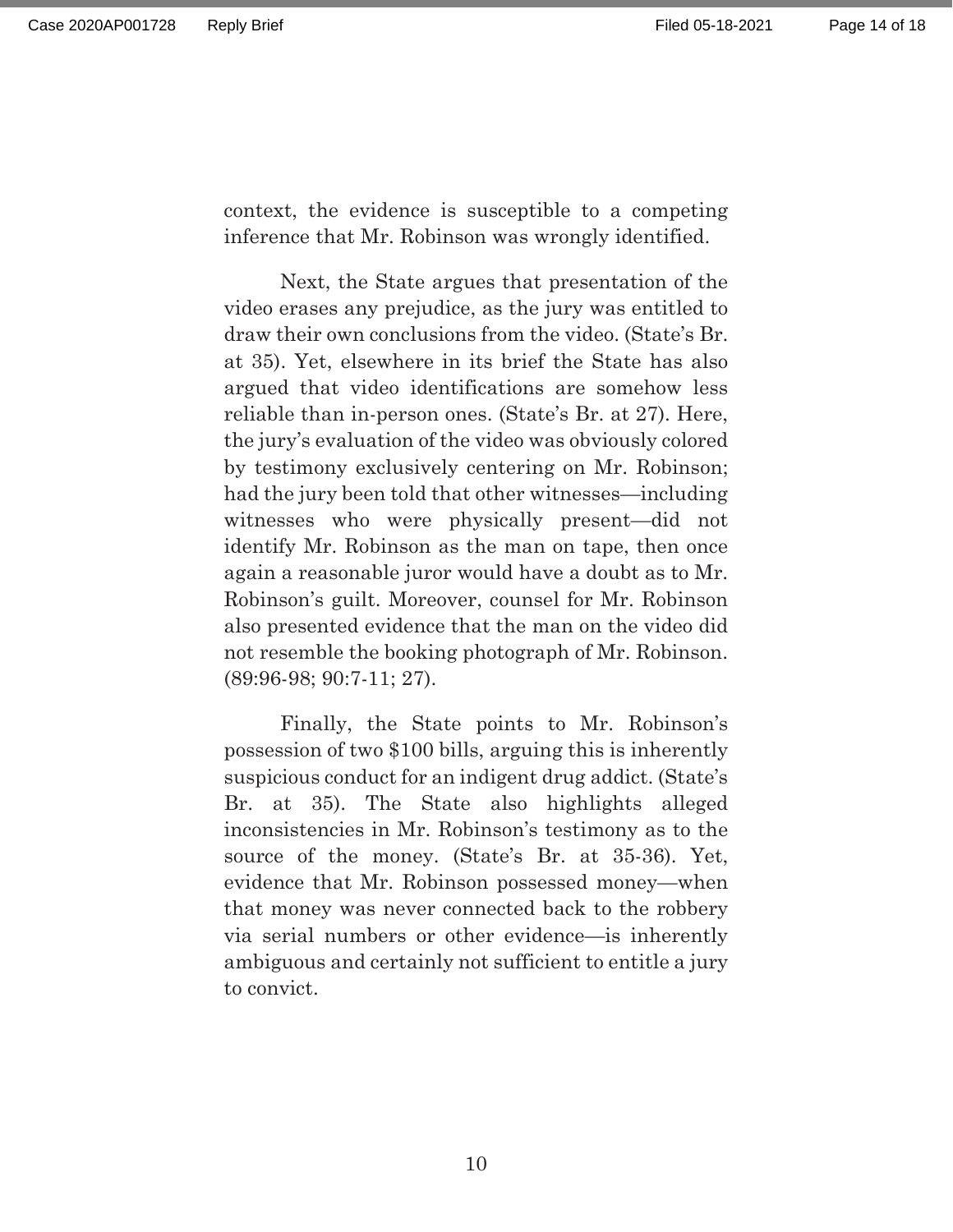#### **VI. The evidence was insufficient.**

 First, the State argues that the jury was not instructed on this element, although it also concedes this is an element of the offense. (State's Br. at 9). The right to be found guilty beyond a reasonable doubt cannot be ignored simply because the jury was not instructed on an element of the offense. The elements are what they are; to allow a conviction to stand simply because the jury was not instructed on an essential element cannot be consistent with basic constitutional principles.

Next, the State suggests that counsel waived the sufficiency claim by not objecting to the deficient jury instructions. (State's Br. at 9). Yet, the State cites no case law in support. The State had an obligation to prove Mr. Robinson guilty in conformity with the law as set forth in the statutes; Mr. Robinson had a right to have the jury "determine each element of the crime." *State v. Hauk*, 2002 WI App 226, ¶ 32, 257 Wis. 2d 579, 652 N.W.2d 393. To allow the issue to be waived results in a conviction that cannot satisfy the right to be found guilty beyond a reasonable doubt on *all* the elements.

Finally, the State argues that there was sufficient evidence. (State's Br. at 9). The State points to the testimony of the banker regarding the bank's operations as well as some signage ostensibly visible in the video played to the jury. (State's Br. at 9). Yet, that evidence alone—while perhaps suggestive—does not conclusively prove, beyond a reasonable doubt,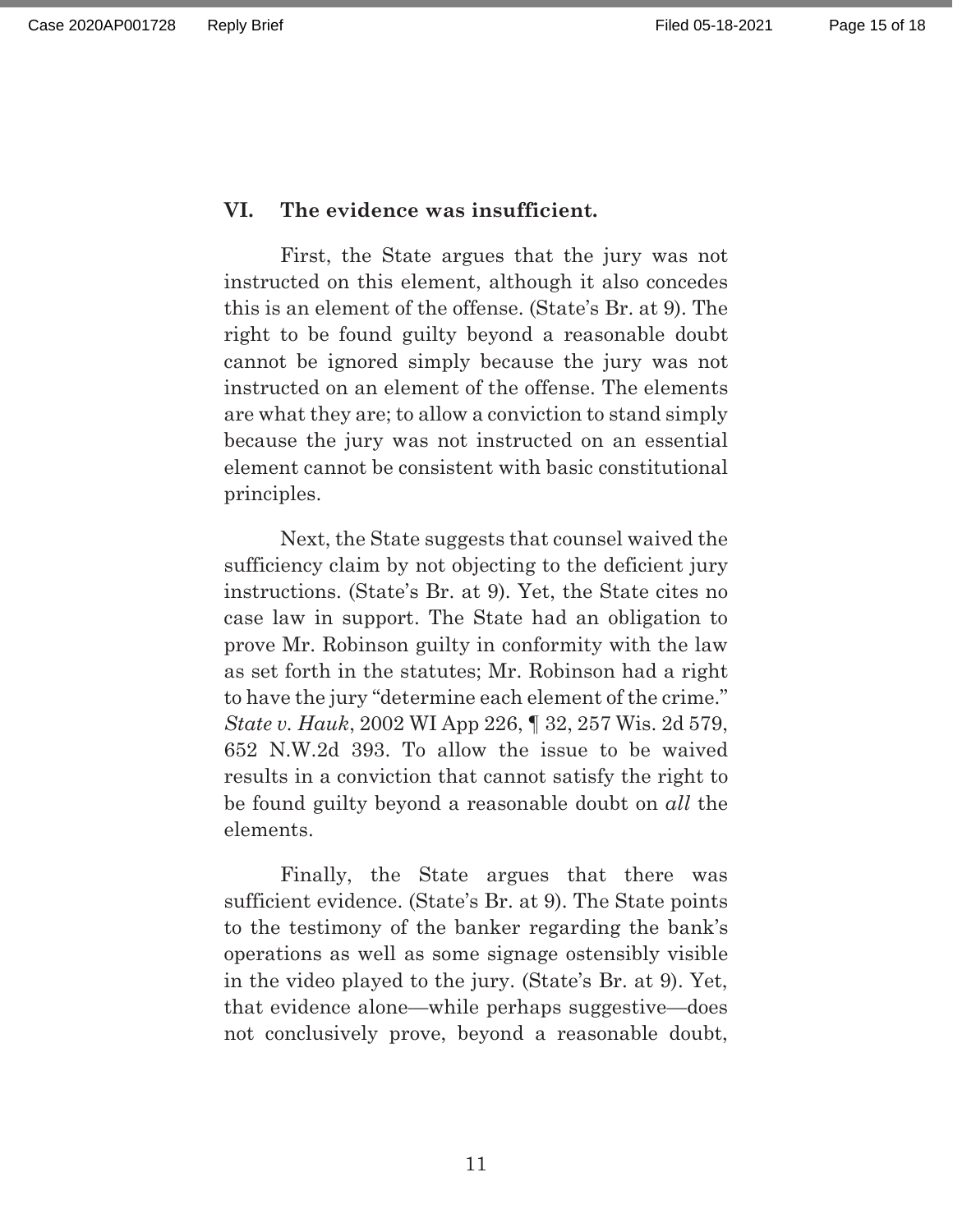that the bank was "chartered" for the purposes of the statute.

Accordingly, the evidence was insufficient to convict.

## **VII. Mr. Robinson is withdrawing his claim that the statute is unconstitutional.**

The State expends significant effort in its brief addressing Mr. Robinson's argument that the statute is unconstitutional, the second issue (after ineffectiveness) raised in Mr. Robinson's brief.

After careful review of the State's arguments and the authorities cited, Mr. Robinson therefore withdraws his claim arguing that the statute is constitutional.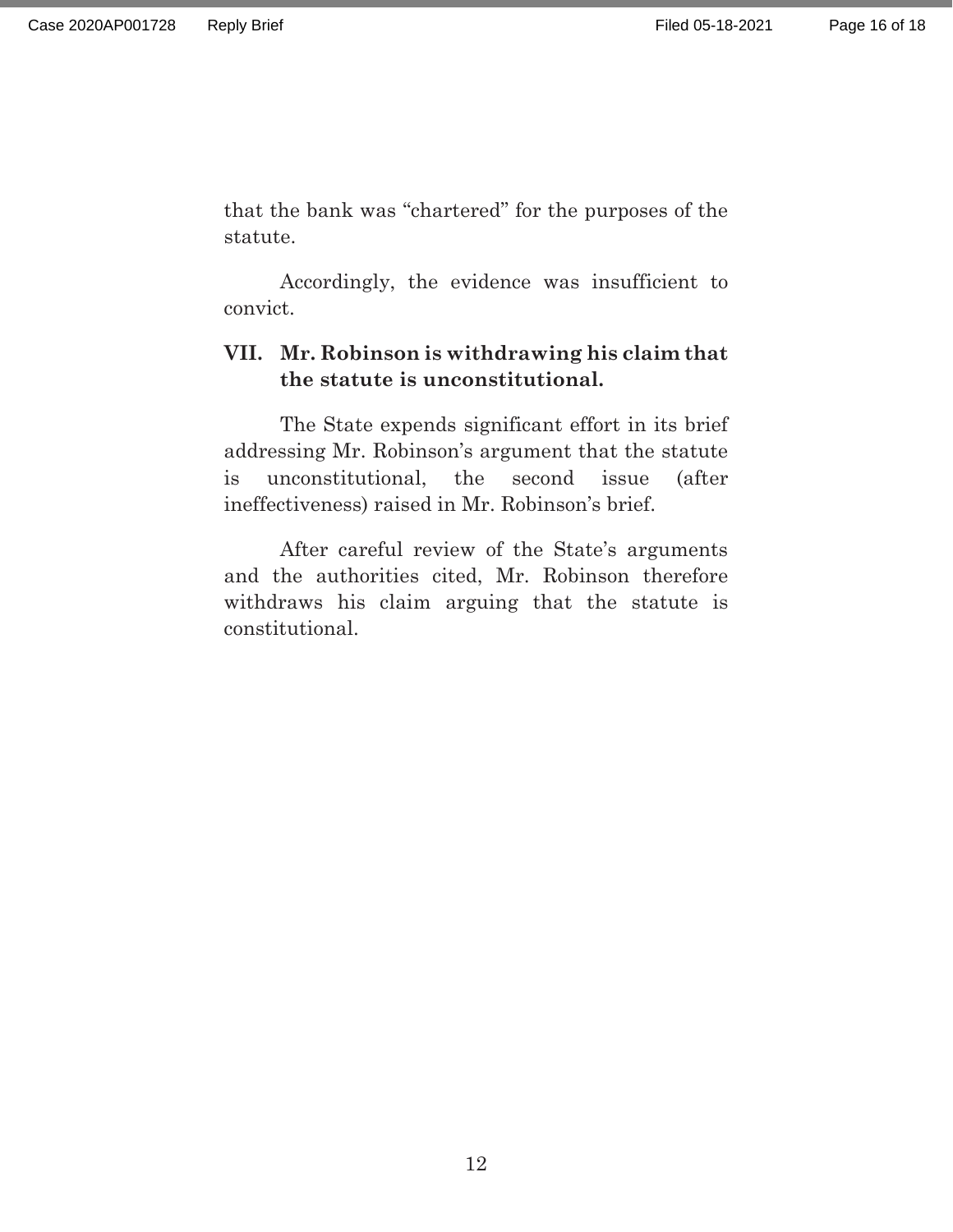#### **CONCLUSION**

For the reasons set forth in the briefs, Mr. Robinson therefore asks this Court to grant the relief requested herein.

Dated this 18th day of May, 2021.

Respectfully submitted,

*Electronically signed by Christopher P. August*  CHRISTOPHER P. AUGUST Assistant State Public Defender State Bar No. 1087502

Office of the State Public Defender 735 N. Water Street - Suite 912 Milwaukee, WI 53202-4116 (414) 227-4805 augustc@opd.wi.gov

Attorney for Defendant-Appellant